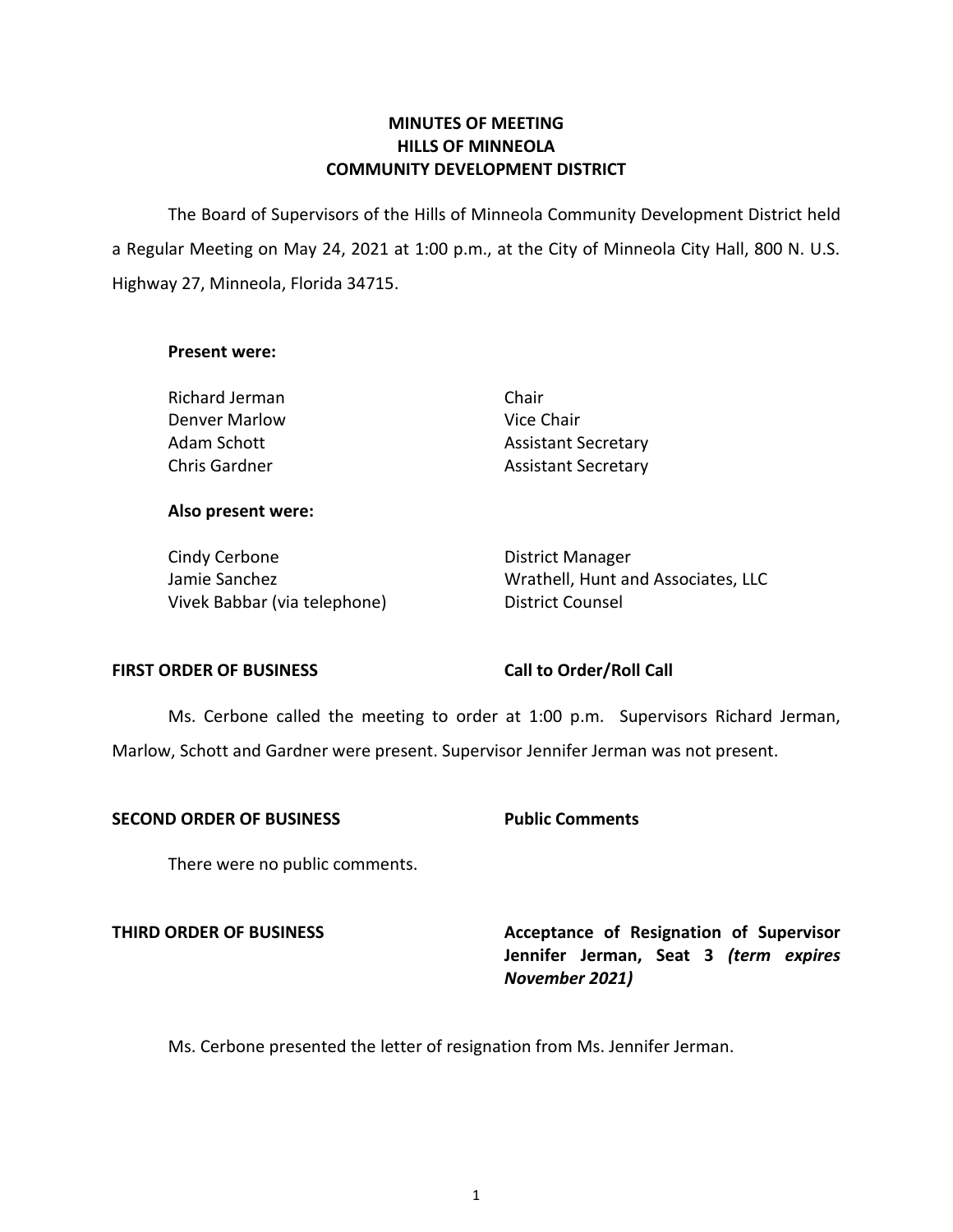**On MOTION by Mr. Marlow and seconded by Mr. Schott, with all in favor, the resignation of Ms. Jennifer Jerman, dated February 23, 2021, was accepted.** 

# **FOURTH ORDER OF BUSINESS Consideration of Qualified Candidate to Fill Unexpired Term of Seat 3**

Mr. Jerman nominated Mr. James Dunn to fill Seat 3. No other nominations were made.

 **On MOTION by Mr. Jerman and seconded by Mr. Marlow, with all in favor, the appointment of Mr. James Dunn to Seat 3, was approved.** 

# FIFTH ORDER OF BUSINESS **Administration of Oath of Office to Newly Appointed Supervisor**

Ms. Cerbone, a Notary of the State of Florida and duly authorized, administered the

Oath of Office to Mr. Dunn. She provided and briefly described the following items:

- **A. Guide to Sunshine Amendment and Code of Ethics for Public Officers and Employees**
- **B. Membership, Obligations and Responsibilities**
- **C. Financial Disclosure Forms** 
	- **I. Form 1: Statement of Financial Interests**
	- **II. Form 1X: Amendment to Form 1, Statement of Financial Interests**
	- **III. Form 1F: Final Statement of Financial Interests**
- **D. Form 8B – Memorandum of Voting Conflict**

 **SIXTH ORDER OF BUSINESS Consideration of Resolution 2021-02, Designating a Chair, a Vice Chair, a Secretary, Assistant Secretaries, a Treasurer and an Assistant Treasurer of the Hills of Minneola Community Development District, and Providing for an Effective Date** 

Ms. Cerbone presented Resolution 2021-02. Mr. Marlow nominated the following slate of officers: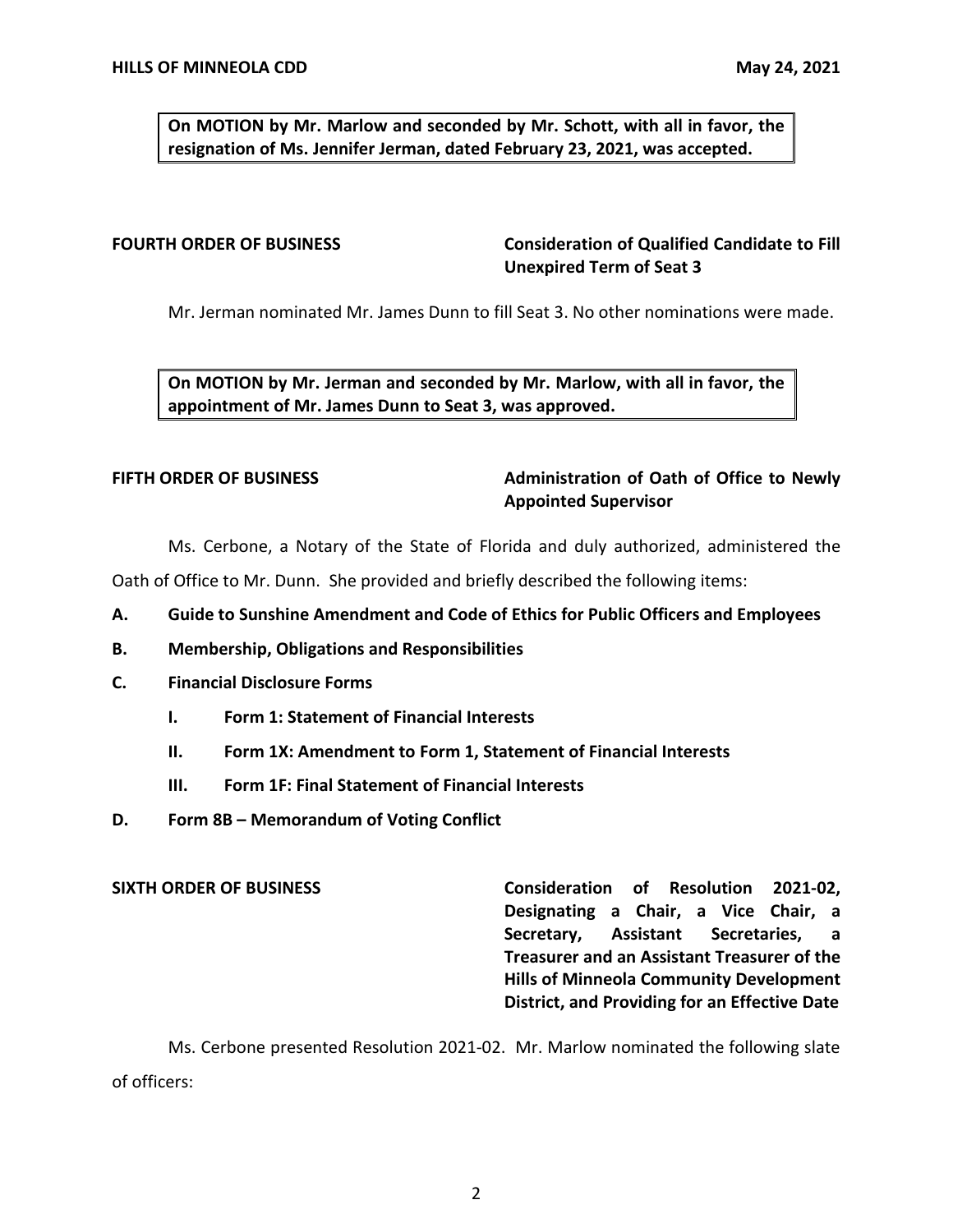| <b>Richard Jerman</b> | Chair                      |
|-----------------------|----------------------------|
| Denver Marlow         | Vice Chair                 |
| Craig Wrathell        | Secretary                  |
| Adam Schott           | <b>Assistant Secretary</b> |
| Christopher Gardner   | <b>Assistant Secretary</b> |
| James Dunn            | <b>Assistant Secretary</b> |
| Cindy Cerbone         | <b>Assistant Secretary</b> |
| Craig Wrathell        | Treasurer                  |
| Jeff Pinder           | Assistant Treasurer        |
|                       |                            |

No other nominations were made.

 **On MOTION by Mr. Marlow and seconded by Mr. Gardner, with all in favor, Resolution 2021-02, Designating a Chair, a Vice Chair, a Secretary, Assistant Secretaries, a Treasurer and an Assistant Treasurer of the Hills of Minneola Community Development District, and Providing for an Effective Date, as nominated, was adopted.** 

**SEVENTH ORDER OF BUSINESS Consideration of Resolution 2021-03, Approving a Proposed Budget for Fiscal Year 2021/2022 and Setting a Public Hearing Thereon Pursuant to Florida Law; Addressing Transmittal, Posting and Publication Requirements; Addressing Severability; and Providing an Effective Date** 

Ms. Cerbone presented Resolution 2021-03. She referenced a handout of the proposed Fiscal Year 2022 budget and called attention to the Developer contribution for the General Fund.

Mr. Jerman stated there were multiple funding agreements, which need to be broken down, and noted that this would be the last year without residents.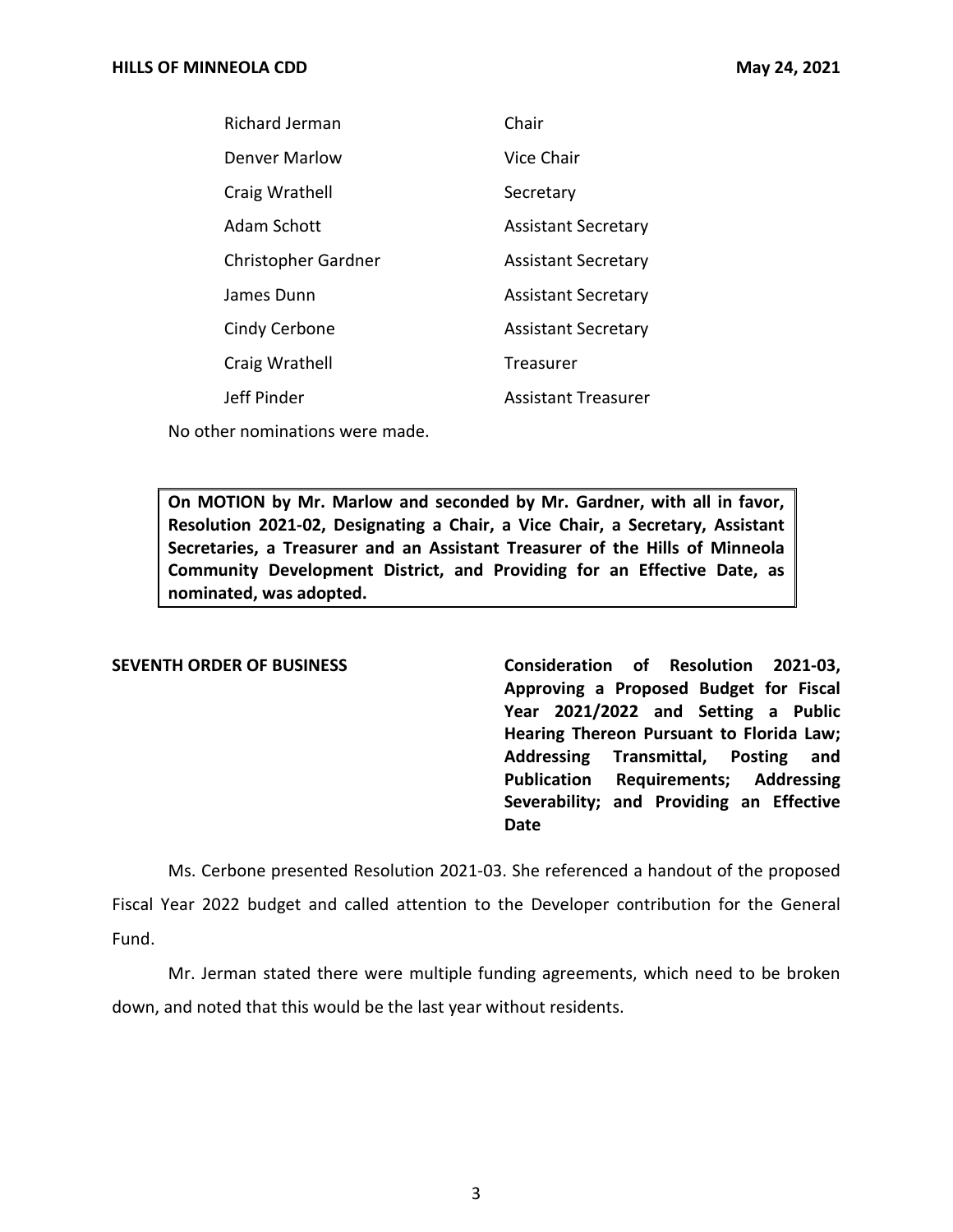Mr. Babbar stated, for today's purposes, the Board only needs to approve the proposed Fiscal Year 2022 budget; the breakdown of the funding agreements could be finalized at the public hearing.

 2021 budget, and explained the reasons for any adjustments. Ms. Cerbone resumed reviewing the proposed Fiscal Year 2022 budget, highlighting any line item increases, decreases, adjustments and new line items, compared to the Fiscal Year

 **On MOTION by Mr. Jerman and seconded by Mr. Marlow, with all in favor, 2021 at 1:00 p.m., at the City of Minneola City Hall, 800 N. U.S. Highway 27, Minneola, Florida 34715; Addressing Transmittal, Posting and Publication Resolution 2021-03, Approving a Proposed Budget for Fiscal Year 2021/2022 and Setting a Public Hearing Thereon Pursuant to Florida Law for August 23, Requirements; Addressing Severability; and Providing an Effective Date, was adopted.** 

### **EIGHTH ORDER OF BUSINESS**

**Consideration of Resolution 2021-04, Designating Dates, Times and Locations for Regular Meetings of the Board of Supervisors of the District for Fiscal Year 2021/2022 and Providing for an Effective Date** 

Ms. Cerbone presented Resolution 2021-04.

 **On MOTION by Mr. Gardner and seconded by Mr. Marlow, with all in favor, Resolution 2021-04, Designating Dates, Times and Locations for Regular Meetings of the Board of Supervisors of the District for Fiscal Year 2021/2022 and Providing for an Effective Date, was adopted.** 

**NINTH ORDER OF BUSINESS Consideration of Resolution 2021-05, Designating a Date, Time and Location for the Landowners' Meeting of the District, and Providing for an Effective Date** 

Ms. Cerbone presented Resolution 2021-05 and read the title.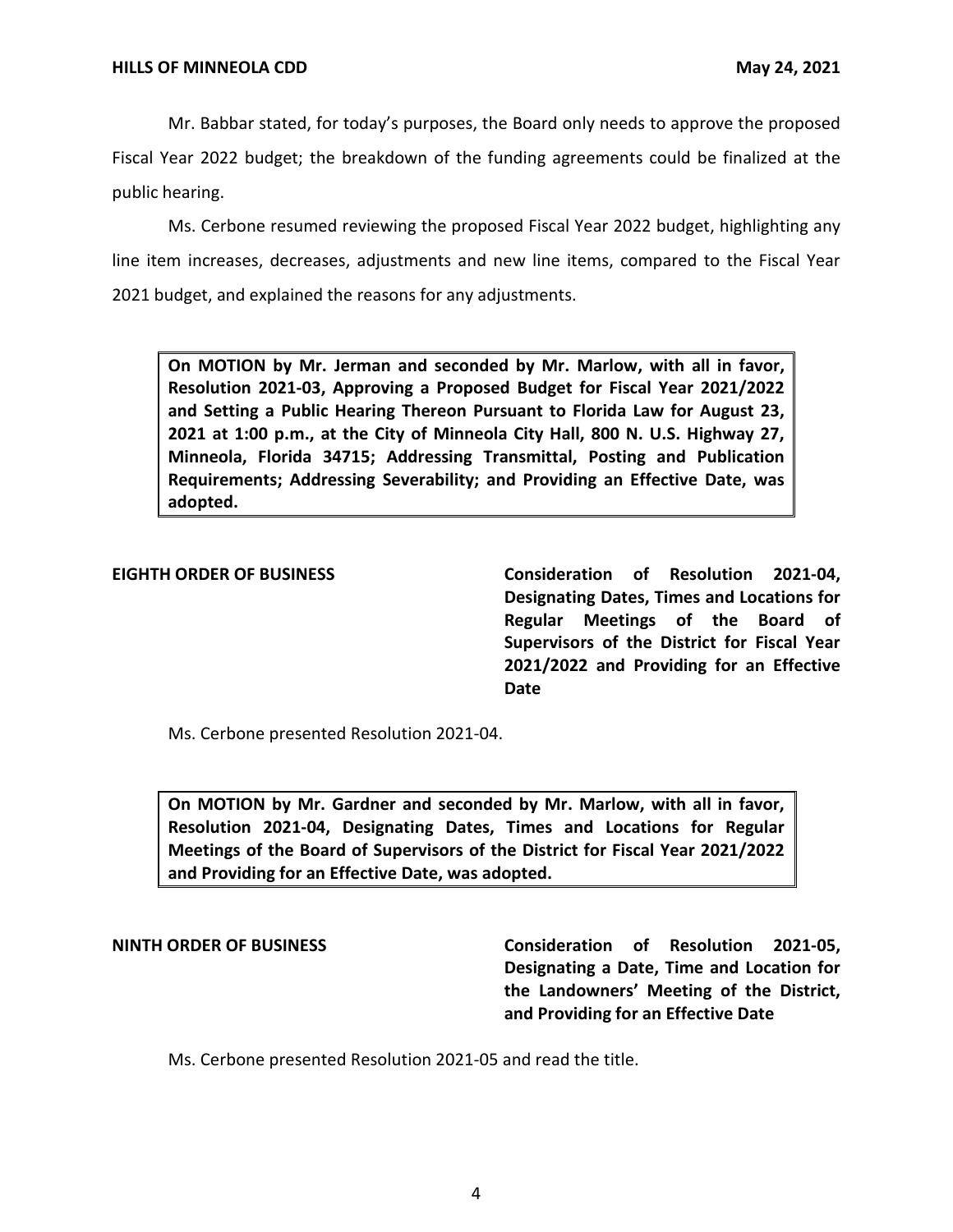**On MOTION by Mr. Gardner and seconded by Mr. Dunn, with all in favor, Resolution 2021-05, Designating a Date, Time and Location of November 2, 2021 at 1:00 p.m., at a location to be determined, for the Landowners' Meeting of the District, and Providing for an Effective Date, was adopted.** 

**TENTH ORDER OF BUSINESS Ratification of Memorandum of Understanding, Section 448.095,** *Florida Statutes***/E-Verify Requirements** 

Ms. Cerbone presented the E-Verify Memorandum of Understanding for Employers.

 **On MOTION by Mr. Gardner and seconded by Mr. Schott, with all in favor, the Memorandum of Understanding for Section 448.095, Florida Statutes, regarding E-Verify Requirements, was ratified.** 

Acceptance of  **Statements as of April 30, 2021 ELEVENTH ORDER OF BUSINESS Acceptance of Unaudited Financial** 

Ms. Cerbone presented the Unaudited Financial Statements as of April 30, 2021.

 **On MOTION by Mr. Jerman and seconded by Mr. Marlow, with all in favor, the Unaudited Financial Statements as of April 30, 2021, were accepted.** 

 **TWELFTH ORDER OF BUSINESS Consideration of February 22, 2021 Regular Meeting Minutes** 

Ms. Cerbone presented the February 22, 2021 Regular Meeting Minutes.

 **On MOTION by Mr. Marlow and seconded by Mr. Schott, with all in favor, the February 22, 2021 Regular Meeting Minutes, as presented, were approved.** 

### **THIRTEENTH ORDER OF BUSINESS Staff Reports**

 **A. District Counsel:** *Straley Robin Vericker*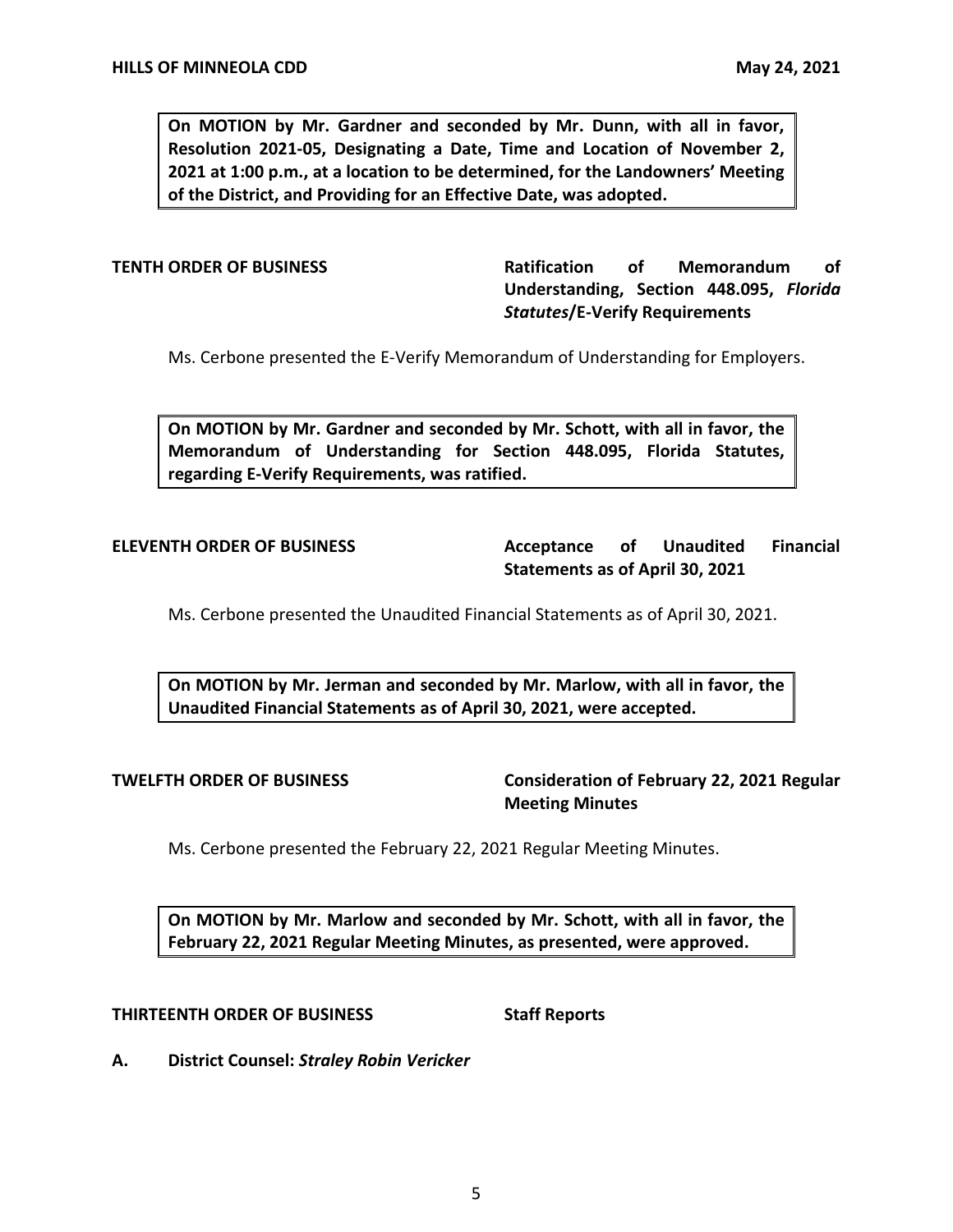Mr. Babbar stated there were no major changes from the recent Legislative Session. A memo update would be provided regarding the bills that passed that will impact the District, administratively.

# **B. District Engineer:** *Poulos & Bennett, LLC*

There being no report, the next item followed.

# **C. District Manager:** *Wrathell, Hunt and Associates, LLC*

Ms. Cerbone stated that a Street Lighting Agreement currently in place with the HOA must be transferred over to the CDD. Mr. Babbar was contacted regarding the transfer and the Board's approval is necessary to facilitate the transfer into the CDD's name.

 **On MOTION by Mr. Marlow and seconded by Mr. Dunn, with all in favor, acceptance of the Street Light Agreement from the HOA, Developer and Builder, to the CDD, was approved.** 

# • **NEXT MEETING DATE: June 28, 2021 at 1:00 PM**

## o **QUORUM CHECK**

The next meeting will be held on June 28, 2021.

# **FOURTEENTH ORDER OF BUSINESS Board Members' Comments/Requests**

There being no Board Members' comments or requests, the next item followed.

## **FIFTEENTH ORDER OF BUSINESS Public Comments**

There being no public comments, the next item followed.

## SIXTEENTH ORDER OF BUSINESS Adjournment

**There being nothing further to discuss, the meeting adjourned.** 

 **On MOTION by Mr. Marlow and seconded by Mr. Schott, with all in favor, the meeting adjourned at 1:28 p.m.**